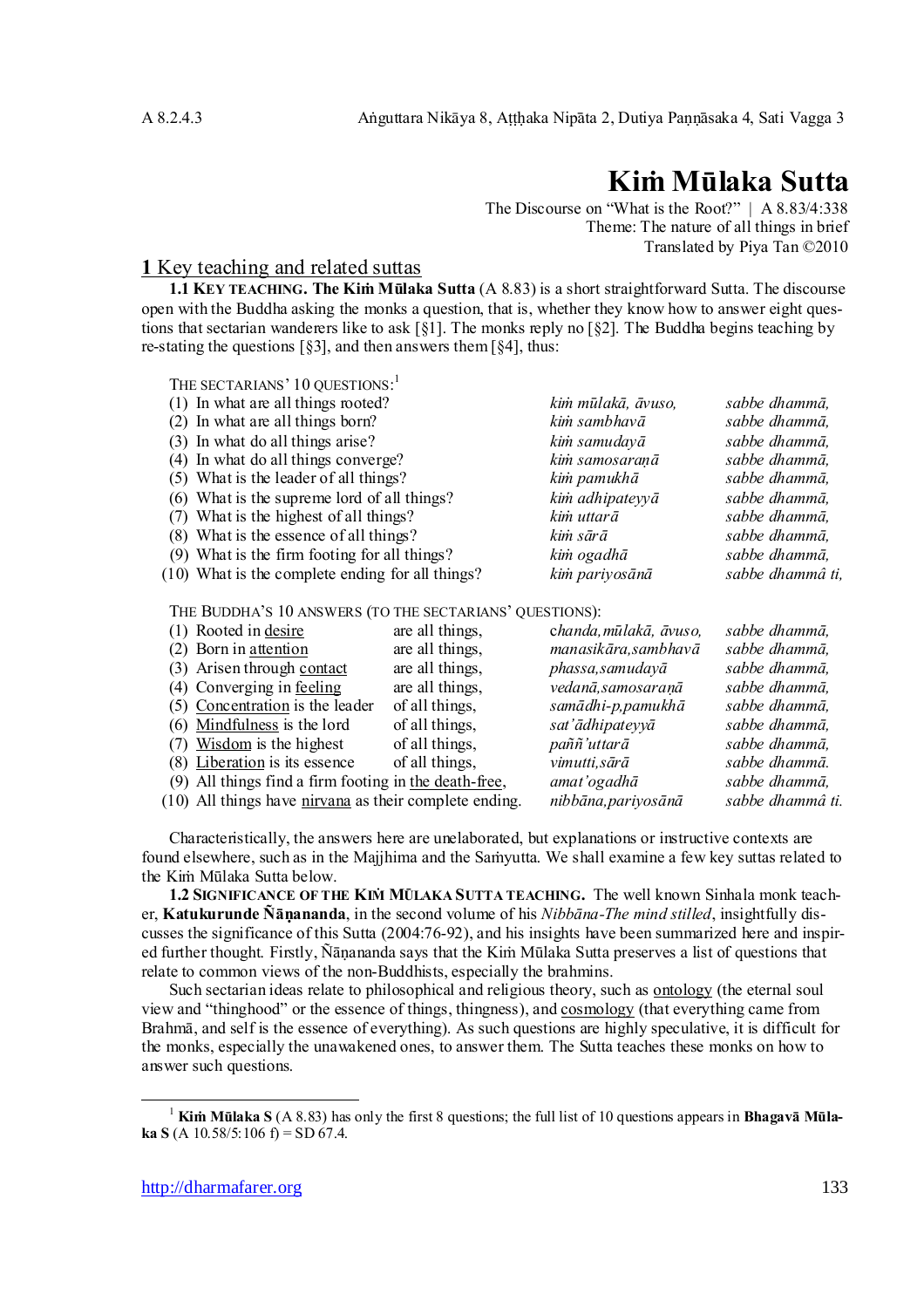Ñāṇananda adds that the early commentators have missed out on such deep dimensions and vital developments, and have merely "narrowed down the meaning of the set of answers recommended by the Buddha by limiting its application to wholesome mental states," such as in Dīgha Porāṇa Ṭīkā (ancient sub-commentary<sup>2</sup> (2004:77). [2.3]

Ñāṇananda's discussion raises another interesting and important aspect of early Buddhism, that is, its use of non-technical language, which we shall examine below [2].

**1.3 RELATED SUTTAS.**

**1.3.1 Bhagavā Mūlaka Sutta (A 10.58).** As we have already noted, while the Kiṁ Mūlaka Sutta (A 8.83) lists only eight questions, **the Bhagavā Mūlaka Sutta** (A 10.58) gives ten questions [1.1]. The last two questions found only in the latter are as follows:

(9) What is the footing for all things? (*kiṁ ogadhā sabbe dhammā*)*,*

(10) What is the ending for all things? (*kiṁ pariyosānā sabbe dhammâ ti*),

and their answers:

(9) All things find a footing in the death-free, (*amat'ogadhā sabbe dhammā*)*,*

(10) All things have nirvana as their ending, (*nibbāna,pariyosānā sabbe dhammâ ti*).<sup>3</sup>

**1.3.2 The (Kim Ārammaṇa) Samiddhi Sutta (A 9.14)** records how Sāriputta asks the monk Samiddhi a list of nine questions regarding "purposive thinking" (*saṅkappa vitakka*), and Samiddhi answers them correctly, winning Sāriputta's endorsement and praise, as follows:

THE PURPOSE OF THINKING (ABRIDGED)

- (1) What is the conditional basis (*ārammaṇa*) of purposive thoughts that arise in a person?<sup>4</sup>
- (2) From what does their variety (*nānatta*) arise?
- (3) What is their origin [arising]  $(samudaya)$ ?
- (4) In what do they converge (*samosarana*)?
- (5) What is their leader (*pamukha*)?
- (6) What is their lord  $(\bar{a}dhipateyya)$ ?
- (7) What is their highest (*uttara*)? Wisdom (*paññā*).
- (8) What is their essence (sāra)?
- (9) Where do they find a firm footing  $(s\bar{a}ra)$ ?

| Name-and-form                             | (nāma,rūpa).               |
|-------------------------------------------|----------------------------|
| In the elements                           | (dhātūsu).                 |
| Contact                                   | (phassa).                  |
| Feeling                                   | $(\nu e dan\bar{a})$ .     |
| Concentration                             | (samādhi).                 |
| Mindfulness                               | $(sati)$ .                 |
| Wisdom                                    | $(pa\tilde{n}\tilde{a}$ ). |
| Liberation                                | $(vimutti)$ .              |
| In the death-free                         | $(amata)$ .                |
| $(A 9.14/4:385) = SD 74.8$ ; see AA 4:176 |                            |

From the above list, it is clear that questions  $(3)$ - $(9)$  and their answers have close parallels in the Kim Mūlaka Sutta. One thing is clear: it shows that the list of questions is not merely about wholesome and unwholesome states (as construed by the Commentaries), but covers a wider perspective. [2.3]

### **2** A grammar of spirituality

**2.1 SIMPLICITY OF EARLY BUDDHIST TEXTS.** The language and ideas of the early Buddhist texts, like all true teachings of the heart, are remarkably simple. Only rarely do we find technical terms, like those that appear in the Commentaries and later writings. This is not to say that the teachings are simplistic; on the contrary, underlying the surface simplicity of the early teachings lie profound yet practical wisdom vital for our personal and spiritual growth.

Although the sutta structure is often that of a ring composition, and where it is repetitive, it is very much like a computer programme, the sutta content itself—the story, the teaching, or both—is rich in its own way. It is always that a word has a fixed sense in the early texts. Often there are metaphors, word-

<sup>2</sup> Ñāṇananda quotes only DAṬ 1:138; but see also AA 4:158 (which glosses *sabbe dhammā* as the 5 aggregates), AA 5:41 (which says that the Sutta relates to the final attaining of remainderless nirvana).

 $3 \text{ A}$  10.58/5:106 f = SD 67.4.

<sup>4</sup> *Kiṁ ārammaṇā...purisassa saṅkappa,vitakkā uppajjantî ti.*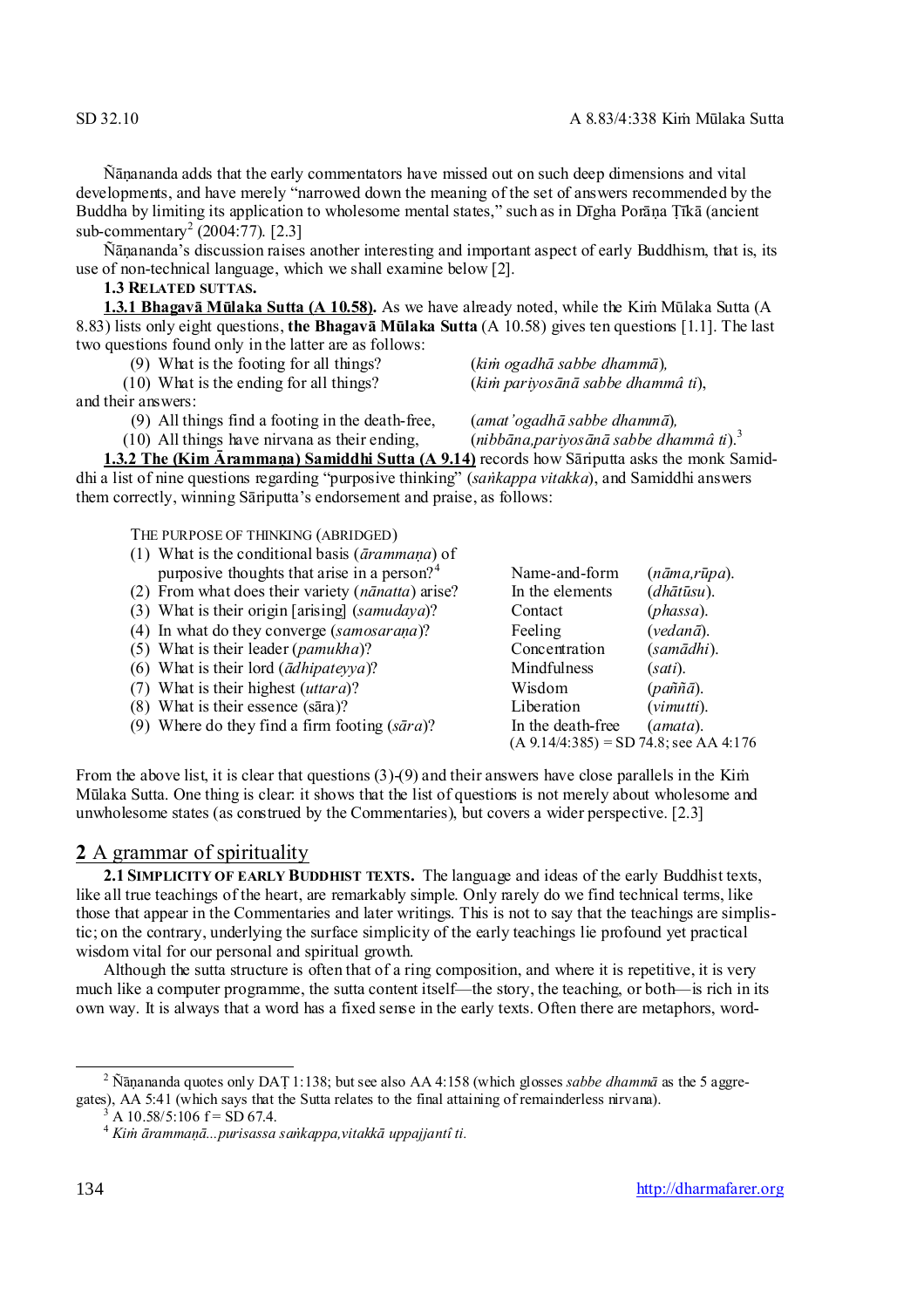plays, humour and other images, whose sense we need to tease out. Sometimes, a word is used in one sense at the beginning of the discourse, but takes on a different one at the end of it.

In short, we need to comprehend the discourse's context: how the words, expressions, images or teachings are used, or their import. And when we comprehend how these various contexts are linked, we have a better taste of the essence of the Buddha Dharma.

**2.2 WORDS IN CONTEXT.** Andrew Olendzki, a Buddhist scholar and practitioner of our times, remind us with these sobering words:

As words become more widely used, and especially as they become fashionable, they may often become more difficult to understand. One might think it would be the other way around, but this obfuscation of meaning has generally been the rule with the popularization of Buddhist vocabulary. While each had a precise technical meaning in its original context, terms like zen, yoga, karma, and nirvana can mean almost anything the modern writer wants them to mean. A similar trend may well be underway with *mindfulness*, and perhaps even with the more general word *meditation*. Understanding the sense in which these words are used in their original setting should prove to be a worthwhile undertaking as we see them applied in the current creative encounter between psychology and Buddhist thought. (Andrew Olendzki 2009:37)<sup>5</sup>

Olendzki's remark that, in early Buddhism, words have each "a precise technical meaning in its original context" reflects a similar awareness Ñāṇarama is admonished us to cultivate. But let us take a step back, and find out what is it that prompted Ñāṇarama's remark in the first place.

As already stated, the Kiṁ Mūlaka Sutta records the Buddha's statement against the views of an abiding soul and essence of things prevalent in his times, especially amongst the brahmins. But sadly, Ñāṇananda notes of the Sutta,

its traditional commentators seem to have ignored the deeper philosophical dimensions of the above questions. They have narrowed down the meaning of the set of answers recommended by the Buddha by limiting its application to wholesome states.<sup>6</sup> The occurrence of such terms as *chanda, sati, samādhi,* and *paññā,* had probably led them to believe that the entire questionnaire is on the subject of wholesome mental states. But this is a serious underestimation of the import of the entire discourse. It actually does far deeper in laying bare a basic principle governing both skillful and unskillful mental states. (Ñāṇananda 2004:77)

Even the very first two verses of the Dhammapada reminds us that there are two sides to a situation or idea, that is to say, unwholesome and wholesome can be said of it. For, the mind precedes mental states; the mind is their chief, mind-made are they (*mano,pubbaṅgamā dhammā, mano,setthā mano,mayā*) (Dh 1+2). If we act with an evil mind, evil will follow; if we act with a good heart, good will follow.

If we examine the eight answers given by the Buddha [§4], we will see them in the same light—that is, they refer to both the unwholesome and the wholesome aspects; or at least they do not refer only to one aspect, as the commentarial tradition would have it.

**2.3 COMMENTARIAL NARROWNESS.** The later works, such as **the Attha,sālinī** (the Dhamma,saṅgaṇī commentary), for example, always takes *chanda* in an exclusively wholesome sense, that is, as *kusala chanda,* "wholesome desire" or "desire in the wholesome," or *kattu,kamyatā chanda,* "desire to act."<sup>7</sup> *Sati* (mindfulness)*,* wherever it occurs, is taken as *sammā,sati* (right mindfulness).<sup>8</sup> But, as we shall see, this is only half the story at best.

<sup>5</sup> Andrew Olendzki, "Mindfulness and meditation," in F Didonna (ed) *Clinical Handbook of Mindfulness,* New York, 2009: 37-44.

<sup>6</sup> Ñāṇananda quotes only DAṬ 1:138; butsee also AA 4:158 (which glosses *sabbe dhammā* as the 5 aggregates); AA 5:41 (which says that the Sutta relates to the final attaining of remainderless nirvana).

<sup>7</sup> Dhs 269/56, 529/108; DhsA 250. Dhs 1097/195, however, mentioned *kāma-c,chada* (desire for sense-pleasure), which is unwholesome. See Dhs:R 4 n2.

<sup>8</sup> VbhA 289. VbhA:Ñ 1991:1 even translates *chanda* as "zeal."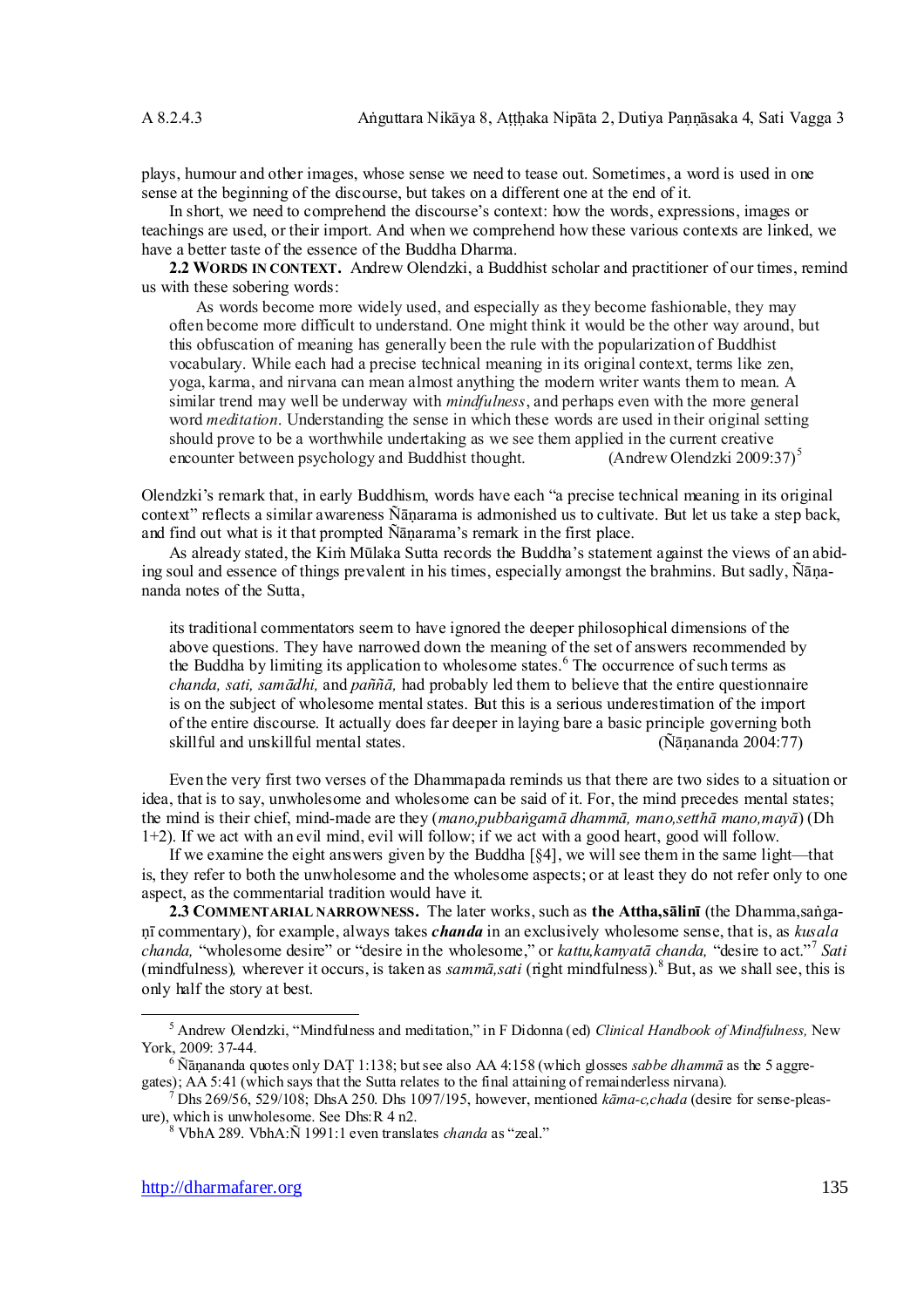The Buddha's answer to the first question, "In what are all things rooted?" is that they are "rooted in desire" (*chanda,mūlaka*). The tone of *chanda* here is clearly neutral or multivalent, that is, it can refer to either wholesome desire or unwholesome lust, depending on its context. *Chanda* is clearly negative when it is connected with craving and suffering, such as follows: $9$ 

•  $k\bar{a}$ *ma-c,chanda* "desire for sense-pleasures" (a mental hindrance) (M 10.36/1:60),<sup>10</sup>

*chanda,rāga* "lustful desire" (DA 3:988; MA 3:146) or "lust and desire" (S 35.232/4:163),

• *chanda, ja agha* "misery born of desire" (S 1.34/1:22).

Furthermore, *chanda* arises as a negative mental state with regards to what we see as desirable and cling to, for example,

| $\bullet$ the body        | (kāyasmim chando)       | $S$ 47.37/5:181; |     |
|---------------------------|-------------------------|------------------|-----|
| $\bullet$ sense-objects   | $(r\bar{u}pesu chando)$ | S 35.246/4:195;  |     |
| • sexuality               | (methunasmim chando)    | $Sn 835$ ;       |     |
| • the world we live in    | (lokasmim chando)       | Sn 866;          | and |
| • our continued existence | <i>(bhave chandam)</i>  | Th $\bar{1}$ 14. |     |

However, when *chanda* is rooted in any of the three wholesome roots (non-greed, non-hate, non-delusion), it said to be motivated by a wholesome mind (*kusala,citta*). Once moved by such a wholesome state, we have the desire (*chanda*) to arouse and direct our efforts to letting go of the evil we have been doing, to keep on avoiding it, to cultivate good, and maintain it. <sup>11</sup> Here, *chanda* is clearly a word for right effort (*sammā vāyāma*). The Commentaries regard this as a wholesome desire (*kusala-c, chanda*),<sup>12</sup> a spiritual desire (or Dharma-moved desire, *dhamma-c, chanda*),<sup>13</sup> the desire (or will) to create wholesome states.<sup>14</sup>

On a more intense level, *chanda* (as enthusiasm or the desire to act), together with energy (*viriya*), mind (*citta,* that is, mental concentration), and investigation (*vīmaṁsā*), are the predominant support (*ādhipateyya paccaya*) <sup>15</sup> in the cultivation of good (*kusala*) in the mundane sphere, culminating in the bases of spiritual power (*iddhi,pāda*) <sup>16</sup> in the supramundane sphere.

**2.4 THE (KOSAMBĪ) UṆṆĀBHA SUTTA (S 51.15)** is an important study in the right understanding of the term *chanda* (desire).<sup>17</sup> The discourse opens with the brahmin Uṇṇābha asking Ānanda, "What, master Ānanda, is the purpose of holy life lived under the recluse Gotama?" Ānanda answers that "It is for the sake of abandoning desire (*chanda-p,pahān'atthaṁ*)."

Then the brahmin asks again on how to abandon this desire. Ānanda replies that desire is abandoned by cultivating the "basis of success that possesses concentration due to desire (*chanda*) and volitional formations of striving."<sup>18</sup> Ānanda is, of course, referring to the first of the four paths of spiritual power or bases for true success (*iddhi,pāda*), which he goes on to list.

This however only puzzles the brahmin, who thinks that "the situation without an end," that desire can end desire. Unnābha thinks that this is *a circular argument* (we are assuming what we are trying to

 $9^9$  On *chanda*, see *Kāma-c,chanda* = SD 32.2 (1.1).

<sup>10</sup> See *Kāma-c,chanda* = SD 32.2 (1.2.3).

<sup>11</sup> These are the 4 right efforts: see **Mahā Sakul'udāyī S** (M 77.16/2:11; A 9.82/4:462).

<sup>12</sup> We find *kusale dhamme chando* (Be We) or *kusala,dhamma-c,chando* (Ce Ee Se) in **Pātubhāva** S (A 6.96/-  $3:441$ ) = SD 63.9. See PmA 1:168; VvA 116; DhsA 289, 370.

<sup>13</sup> *Dhamma-c,chanda* is a canonical term: see **Saññā Nānatta S** (S 14.7) where it means "desire for mental state(s)" (S 14.7/2:143) = SD 17.5. See also PmA 1:168; VvA 116; DhsA 289, 370.

<sup>14</sup> *Kusala dhammesu kattu,kamyatā dhamma-c,chando,* NmA 1:17). Such a process is the 12-step learning process described in **Caṅkī S** (M 95), where the 9th step is where "desire for mindfulness arises" (*sati chando jāyati*) (M 95.20/2:173 f) & SD 21.15 (5). See also MA 3:14.

<sup>15</sup> Vbh 288; DhsA 359.

<sup>16</sup> **Cakka,vatti Sīha,nāda S** (D 26.28/3:77) = SD 36.10; **Mahā Sakul'udāyī S** (M 77.17/2:11) = SD 49.5; **Iddhi,pāda Vibhaṅga S** (S 51.20/5:276-281) = SD 28.14.

 $17$  S 51.15/5:271-273 = SD 10.10.

<sup>18</sup> "Volitional formations of striving" (*padhna,sakhra*), according to Comy, is a name for energy that accomplishes the fourfold function of right striving (SA 3:255; PmA 4:343 f; VbhA 306 f).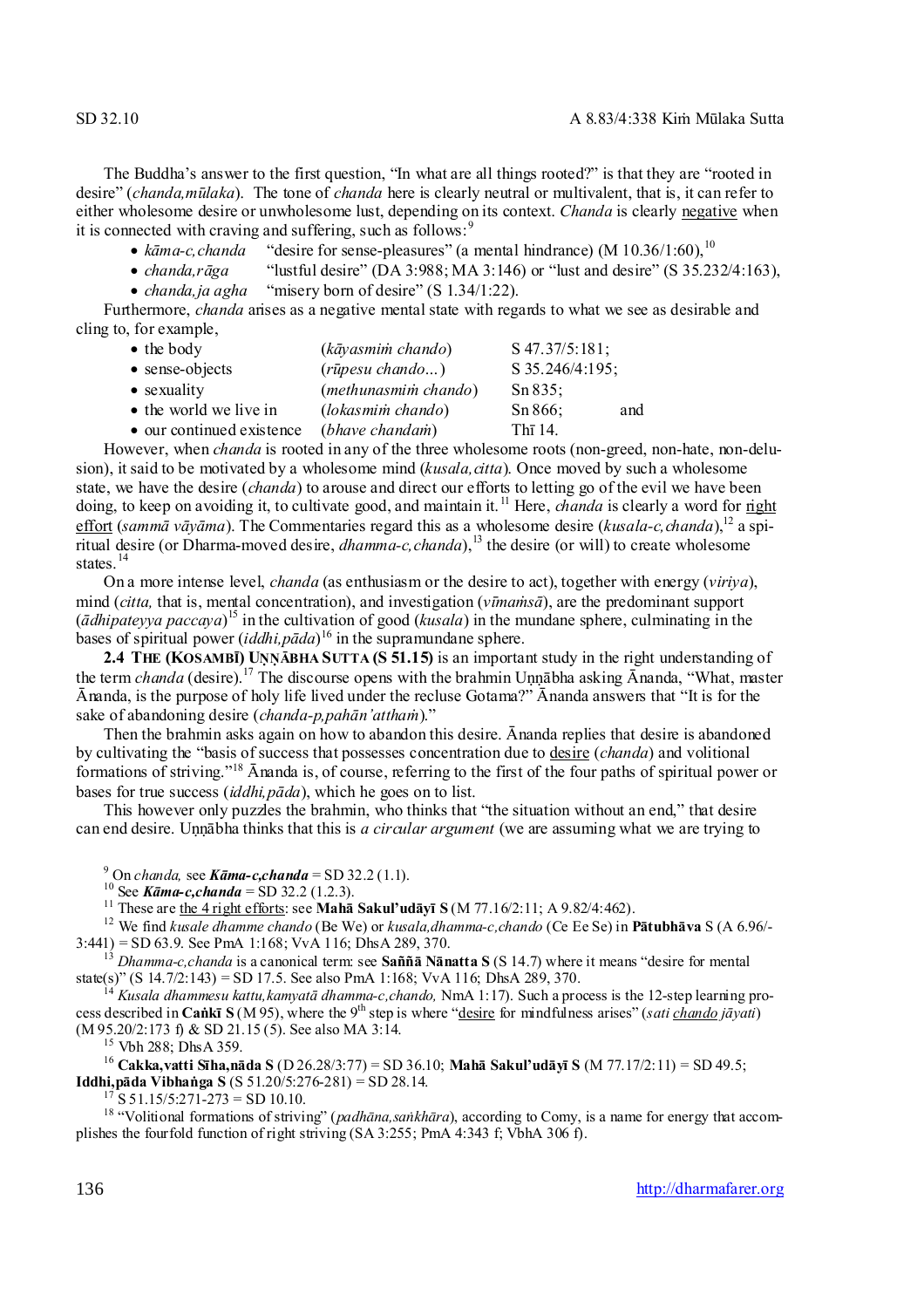prove) where one desire overcomes another, but a desire would still remain. Of course, this would be the problem, if both occurrences of *chanda* have the same sense, that is, connote the same idea. However, a close study of Ānanda's reply shows that the sense of *chanda* depends on the context.

To clarify this vital point—that *chanda* (desire) must be understood in its right context—Ānanda uses a simple analogy: "What do you think, brahmin, did you earlier have a desire, 'I will go to the park,' and after you have gone to the park, did the said desire subside?" The brahmin answers yes.<sup>19</sup> It is then that Uṇṇābha sees that *chanda* he has in mind refers to "unwholesome desire," while the *chanda* of the *iddhi, pāda,* which Ānanda speaks of, is a type of *chanda* whose purpose is for the abandoning craving. In other words, when we say, "I desire to remove desire," the former is positive insofar as its purpose is to remove the latter, which is negative desire.

#### **2.5 WHEN DELIGHT IS GOOD**

**2.5.1 Desiring the good.** A similar theme occurs in **the (Taṇhā) Bhikkhuṇī Sutta** (A 4.159), where Ānanda admonishes a love-struck nun (she had fallen in lust for Ānanda) on how "craving should be abandoned by craving" (*taṇhaṁ nissāya taṇhā pahātabbâ*). That is to say, by our craving for nirvana, we overcome the craving for sense-pleasure. Ānanda explains that on hearing that someone has attained arhathood, we would also be inspired to do so.<sup>20</sup> Such a desire is of course wholesome.

Indeed, even nirvana itself is sometimes referred to as "desirable" (*rata*), the adjective of *ratī,* "delight." The Dhammapada declares that "the disciple of the fully self-awakened | delights in the destruction of craving" (*taṇha-k,khaya,rato hoti |sammā,sambuddha,sāvako*) (Dh 187cd). Although *ratī* usually has a negative sense, here it is used in a positive way.

**2.5.2 When killing is good. The Chetva Sutta** (S 11.21) records a similar case where a negative word is taken in a positive way. It is said that Shakra, the leader of the 33 Devas, asks the Buddha this question, followed by the answer:

| 939 | Kimsu chetvā sukham seti<br>kimsu chetvā na socati  | Having killed what does one sleep well?<br>Having killed what does one not sorrow? |
|-----|-----------------------------------------------------|------------------------------------------------------------------------------------|
|     | kissassu eka, dhammassa<br>vadham rocesi gotamâ ti. | Of which one thing,<br>Gotama, that you approve of killing?                        |
|     |                                                     |                                                                                    |
|     | [The Blessed One:]                                  |                                                                                    |
| 940 | Kodham chetvā sukham seti                           | Having killed anger, one sleeps well.                                              |
|     | kodham chetvā na socati                             | Having killed anger, one does not sorrow.                                          |
|     | kodhassa visa, mūlassa,                             | Of anger with its venomous root                                                    |
|     | madhur'aggassa vāsava                               | and honeyed tip, O Vāsava,                                                         |
|     | vadham ariyā pasamsanti                             | the killing the noble ones praise.                                                 |
|     |                                                     | $(S 11.21/1:237) = SD 68.3$                                                        |

Here, the word *chetva* (having killed, slain) is the absolutive of *chindati* (he kills, slains).<sup>21</sup> The figurative sense here is clear enough. Evil should be removed, and in doing so, it is a wholesome act, as it brings about happiness and liberation.

**2.5.3 Spiritual restlessness.** Another negative term which is sometimes used in a positive sense is *uddhacca*, "restlessness," one of the five mental hindrances.<sup>22</sup> More specifically, it appears as *dhamm'uddhacca,* "Dharma-moved restlessness" or "spiritual restlessness." It makes a significant appearance in **the (Yuganaddha) Paṭipadā Sutta** (A 4.170), where it refers to *restlessness* in its description of one of the ways to attain final liberation.<sup>23</sup> According to this discourse, we can reach the path that leads to final

<sup>19</sup> For the detailed argument, see **(Kosambi) Uṇṇābha S** (S 51.15.7-10/5:272 f) = SD 10.10.

 $^{20}$  A 4.159/2:144-146 = SD 10.14.

<sup>21</sup> Cf Dh 46c. More commonly, *chindati* has the sense of "he cuts off" (Dh 283c, 346c, 347c, 369c, 397a, 398a).

<sup>&</sup>lt;sup>22</sup> See *Uddhacca,kukkucca* = SD 32.7 (2.1.4).

 $^{23}$  A 4.170.5/2:157 = SD 41.5.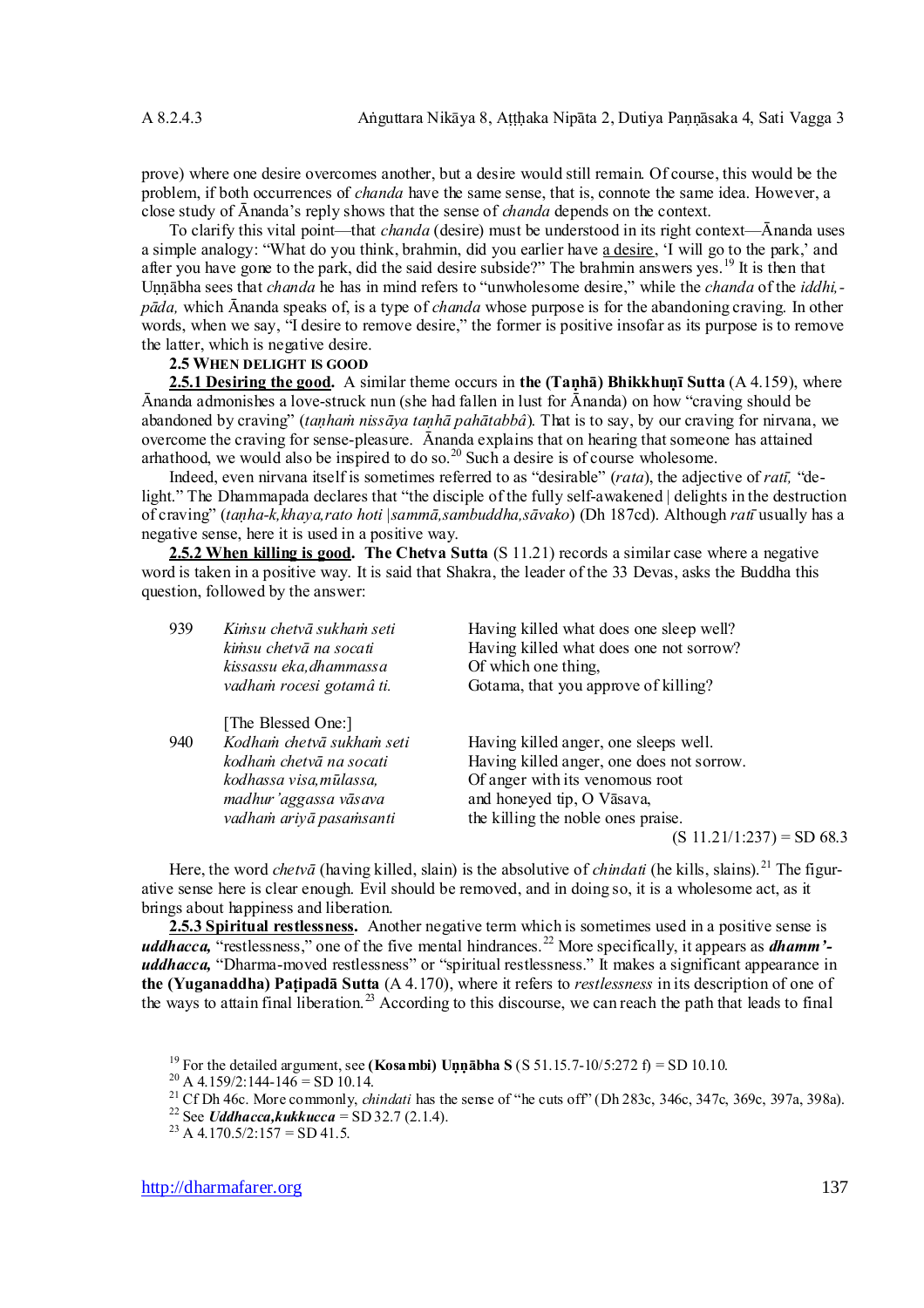liberation when the mind is under the influence of *dhamm'uddhacca*, that is, restlessness related to the Dharma. Once the mind settles down and becomes focussed, the path is attained.

The commentary on this passage and the Paṭisambhidhā,magga explains that this description refers to the arising of radiance (*obhāsa*), one of the ten imperfections of insight.<sup>24</sup> Not understanding this to be an imperfection and failing to notice its impermanent nature then leads to the arising of restlessness. An alternative interpretation is to take *dhamm'uddhacca* as referring to "mental distress brought on by eagerness to realize the Dhamma, a state of spiritual anxiety that sometimes can precipitate an instantaneous enlightenment experience."<sup>25</sup> An example of this is the case of Bahiya Daru,cīriya's awakening (U 1.- $10$ ).

Interestingly, we can see *dhamm'uddhacca* in terms referring to spiritual evolution, such as *nekhammasita domanassa,* "pain [sorrow] of renunciation." In **the Saḷāyatana Vibhaṅga Sutta** (M 13), this kind of pain, a mental discomfort, allows the renunciant to overcome the "pain of household life," that is, the vicissitudes of lay life.<sup>27</sup> This pain of renunciation, in turn, is the restlessness arising from the desire to attain nirvana. In a sense, negative as it may be, it is a sign of something good. With its subsidence, we go on to realize a higher spiritual level.

**2.6 GOOD WORDS WITH BAD SENSE.** Just as some words usually taken in a bad sense can be used to convey a positive way, the reverse, too, is true: a good word or expression can have a bad connotation, depending on the context. We are familiar with words like *sati* (mindfulness) and *samādhi* (concentration) being used in their good senses. Yet we do have many cases of *micchā sati* (wrong mindfulness) and *micchā samādhi* (wrong concentration).<sup>28</sup> Hence, we need to examine the context carefully to ensure we rightly understand its intention.

All this interesting discussions show how words in the early texts serve as the tools of spiritual change. Although early Buddhism has a huge scripture, $^{29}$  it is not a religion of the book. Seekers are often warned of not being trapped by words,<sup>30</sup> of seeing the forest despite the tree, and yet to cut down the forest, but not the tree.<sup>31</sup> For our present purposes, we should understand the meaning of *chanda* in this spirit, and this spirit should similarly prevail in our understanding of the other key terms of the Kim Mūlaka Sutta, which we shall now turn to.

#### **3** The way of all things

Now that we have a better picture of the nature of language, text and context in early Buddhism, we are ready to examine the message of the Kiṁ Mūlaka Sutta more closely and thoroughly. The Buddha begins his answer by stating **"Rooted in desire, avuso, are all thing"** [§4]. Ñāṇananda makes use of an

<sup>29</sup> The Pali Canon itself is estimated to be over 11 times the Christian Bible in size.

<sup>24</sup> *Vipassanûpakkilesa,* viz (1) (radiance *obhāsa*), knowledge (*ñāṇa*), zest (*pīti*), tranquility (*passaddhi*), joy (*sukha*), resolution (*adhimokkha*), exertion (*paggaha*), assurance (*upaṭṭhāna*), equanimity (*upekkhā*), and attachment (*nikanti*). These imperfections arise only in a beginner to meditation, not a saint who has attained the truth. For explanations, see Vism 20.105-130/633-638; also AA 3:143; Pm 2:100.

<sup>25</sup> Nyanaponika & Bodhi, *Numerical Discourses of the Buddha,*1999:294 n69.

<sup>&</sup>lt;sup>26</sup> U 1.10/8 = 33.7. See also *Uddhacca, kukkucca* = SD 32.7 (2.2.2).

<sup>27</sup> See **Saḷāyatana Vibhaṅga S** (M 137.12+13/3:218 f = SD 29.5.

<sup>28</sup> **Pāyāsi S** (D 23.31/2:353), **Saṅgīti S** (D 33.3.1(1)/3:254), **Das'uttara S** (D 34.2.1(4)/3:286, 34.2.3(4)/3:290, 34.2.3(9)/3:291); **Dvedha Vitakka S** (M 19.26/1:118), **Vammika S** (M 23.4/1:144), **Mahā Cattārīsaka S** (M 117.- 35/3:77), **Bhūmija S** (M 126.9/3:140); **Aṭṭh'aṅgika S** (S 14.28/2:168), **Das'aṅga S** (S 14.29/2:168), **(Thīna,middhā) Tissa S** (S 22.84/3:109, **Avijjā S** (S 45.1/5:1), **(Pubb'aṅgamā) Avijjā S** (S 45.11/5:12), **Vihāra S 2** (S 45.12/- 5:13), **Kukkuṭ'ārāma S 1** (S 45.18/5:16 f), **Micchatta S** (S 45.21/5:17 f), **Akusala Dhamma S** (S 45.22/5:18), **Paṭipadā S 1** (S 45.23/5:18), **Paṭipadā S 2** (S 45.24/5:18 f), **Asappurisa S 1** (S 45.25/5:19 f), **Asappurisa S 2** (S 45.26/5:20), **Paṭipatti S 1** (S 45.31/5:23), **Anātha,piṇḍika S 1** (S 55.26/5:383); 8 suttas (A 4.204-211/2:220-225), **Micchā Vācā S** (A 5.119/3:141), **Khetta S** (A 8.34.3/4:237), 51 suttas (A 10.104-154/5:212-248).

<sup>30</sup> See the parable of the raft in **Alagaddûpama S** (M 22.13-14/1:134 f) & SD 3.13 Intro (2).

 $31$  "Cut down the forest, but the tree. | From the forest arises fear. | Having cut down the forest and growths, | O bhikshus, you are-forest-free! (Dh 283).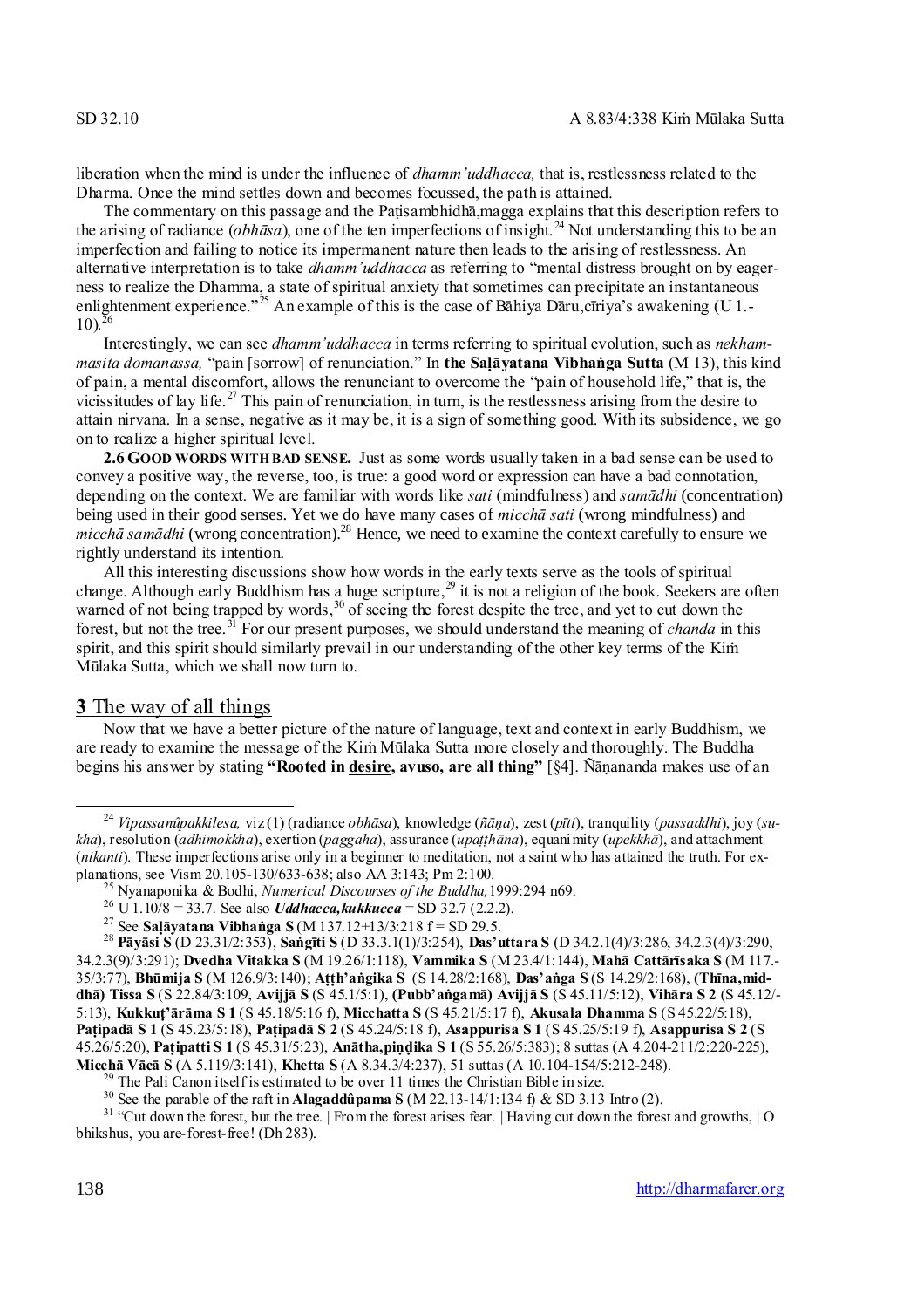instructive figure—the parable of the gem in the rubbish heap (but I have given it a slightly different interpretation).

A man approaches *a rubbish heap* (a unitary notion) to dispose of it. Suddenly, he sees a gem: it becomes his object of desire and interest. The gem has emerged from what is earlier taken to be a rubbish heap, but his focus is now the gem, which becomes everything, "all things," to him at that moment. *Rooted in desire are all things.*<sup>32</sup>

The man's desire forces him to direct his attention totally to the gem. Now what is "attention" (*manasikāra*) here? The texts often define attention as the directing of the mind to "a sign and its details" (*nimitta anuvyañjana*).<sup>33</sup> The Commentaries say that "**sign**"(*nimitta*) here refers to a grasping arising through one's sensual lust (*chanda,rga,vasena*) or on account of merely one's view (*dihi,matta,vasena*); "**detail**" (*anuvyañjana*) here refers to finding delight by grasping at another's limb or body part (eyes, arms, legs, etc). $34$ 

In this case, the man examines the gem carefully and notices its shape, hardness, lustre, etc, and thinks about its value, and the wealth and pleasures it would bring. And so the gem is born. Thus, the Buddha says: **"Born in attention are all things."** An ignorant child or an animal would not know that it is a gem. The man has some concept of "gem" beforehand, a foreknowledge with which perceives the gem. However, whether the gem is genuine or not is another matter.

A mind filled with desire (*chanda*) is always looking for a sense-object to cling to—like a monkey rapidly swinging from tree to tree, clinging to one branch after another.<sup>35</sup> Then, it might be added, when the monkey notice a bright object, it is at once captivated to examine it more closely, and to consume it if it is a sweet ripe fruit. This is how attention works: it draws us to a sense-object. Here the gem-finder is consumed by the gem, as it were.

How does the gem really come to the man's attention? His eyes see a bright object: it catches his eye. If he had ignored it, and were to go on clearing the rubbish, he would not have bothered about the gem. Hence, it is said, **"Arisen through contact are all things."** The "contact" (*phassa*) here is of course. "eye contact," or the visual impact of the gem on the man.

**Contact** (*phassa*) is the sense-stimulus associated with the element-related thoughts already mentioned.<sup>36</sup> The converge on **feeling** (*vedanā*), the affective response to the contact or experience, with the tones of pleasant, unpleasant or neutral, which holds together the various aspects of the conscious moment.

When the man sees the gem, he feels excited and bright-eyed: this is a pleasurable feeling. All his attention now focusses on the gem. Hence, it is said, **"converging in feeling are all things."** In fact, the man has all but forgotten about the rubbish at that moment. He is fully concentrated on the gem. Hence, **"concentration is the leader of all things,"** in the sense of playing the key role in building the mind up to its peak. Here, of course, it is clearly *wrong* concentration [2.6].

Further, it is said, **"Mindfulness is the lord of all things,"** to stress its dominant role in controlling the mind. But this is clearly *wrong* mindfulness [2.6], because it is rooted in desire (*chanda*). And it is a very powerful thought; it overwhelms him totally.

The Buddha then says, **"Wisdom is the highest in all things."** How does wisdom fit into our parable here? Having got over his initial excitement, the man (assuming he has some wisdom), would, for example, consider carefully how to protect his new found treasure, or how to make use of it. If he is careful and wise in making use of the gem, then he would be rich and live comfortably with his family. His wisdom has brought him wealth and happiness, the highest things in life for an erstwhile rubbish disposer. But this is a *worldly* consideration.

 $32$  For a similar but more elaborate idea, see the parable of the heap of coins: Vism 14.4-5/437.

<sup>&</sup>lt;sup>33</sup> For a more detailed discussion, see *Nimitta & Anuvyañjana* = SD 19.14.

<sup>34</sup> Nm 2:390; Nc 141, 141; DhsA 400, 402; cf MA 1:75, 4:195; SA 3:4, 394; Nc 1:55; DhA 1:74). On other meanings of *nimitta,* see SD 13 §3.1a.

<sup>&</sup>lt;sup>35</sup> **Assutava S 1** (S 12.61.6-8/2:94 f) = SD 20.2

<sup>&</sup>lt;sup>36</sup> As regards most of the remaining terms, we may be able to find some clarification from the brief Aṅguttara commentary on the (Kim Ārammaṇa) Samiddhi Sutta (AA 4:176).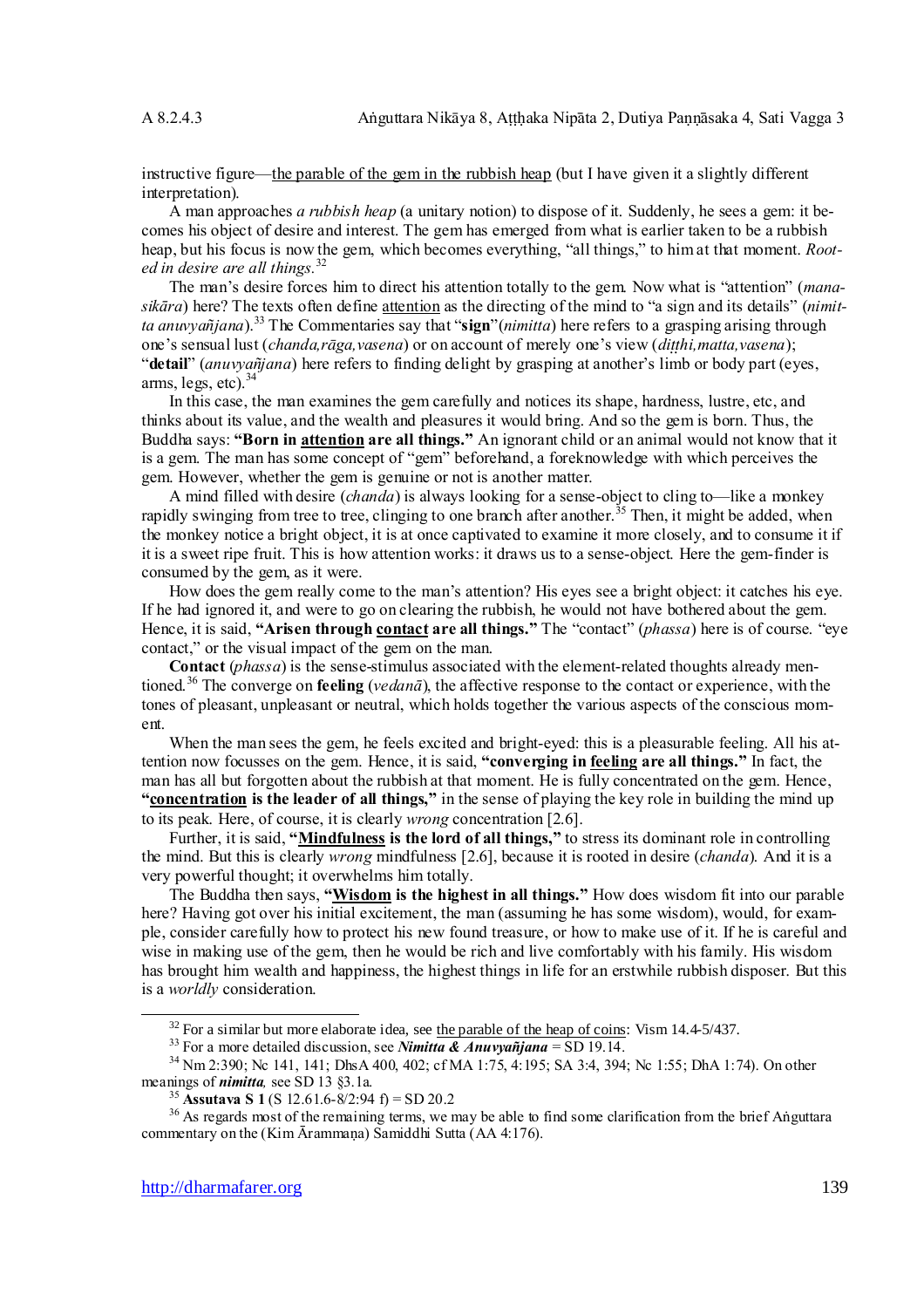The purpose of the parable is to point to higher things. The gem is the *wisdom* that the Three Jewels can give us. It is a *wealth* which, as it were, we could redeem ourselves from our samsaric debts, our karmic debits. This spiritual wealth is our best tool for rising above craving and ignorance, and leads to the attainment of the supramundane path, that is, true liberation.

#### **4** The essence of all things

**4.1 "LIBERATION IS THE ESSENCE OF ALL THINGS."** Finally, the Buddha declares, **"Liberation is its essence of all things,"** that is, the goal of the path (which the Commentary identifies as "the fruit of liberation," *phala,vimutti,* AA 4:176). Finally, our consciousness, as it were, find a "firm footing" (*ogadha*) only in nirvana, the death-free (*amata*), taking it as its object (in the path and fruition) and because they are "established" in nirvana. Outside of nirvana, as it were, we keep on roaming and wandering on, hindered by ignorance, fettered by craving."<sup>37</sup>

In nirvana, all "things" as we know it come to a complete end, transcending both being and nonbeing.<sup>38</sup> It is opposite of what we do and what happens in the "real" world. The name-and-form model is useful in show us how we habitually *reify* our experiences, we "thingify" what are really events and processes. What does this mean?

This has to do with how we make sense of things. When we see a *form,* say, something yellow, edible and tasty, our minds at once give it a *name*: "banana!" The mind, of course, works in a more complicated way than this. Immediately upon experiencing a banana, we will detect a sense of pleasure at the eyedoor, since we like bananas. (This immediate reaction has been conditioned by our previous banana experiences, so that we perceive yellow bananas as being delicious.) Each time, we respond in this manner, we reinforce our liking for bananas. This is how we accumulate and strengthen our latent tendencies.<sup>39</sup>

**4.2 CONCEPTS ARE** *NOT* **THE ESSENCE OF ALL THINGS**. In the course of our religious history, we have come with interesting, even persuasive, notions to explain how the universe and life began, on the meaning and purpose of our lives, and so on. Out of our habitual *fear of death*, we introduced the notion of some kind of abiding entity, an enduring soul. Out of our persistent *need for security* and to explain how "things" began or happened, we resort to a God idea. Religious history regularly records how the God idea lies at the root of colonialism, cultural domination and mental pathology. Such an idea or being can hardly be "essence of all existence."

But what does "all things" (*sabbe dhammā*) here mean? The Commentaries seem to take this as referring to "wholesome states" (*kusala dhamma*).<sup>40</sup> I think **the Sabba Sutta** (S 35.23) gives a better explanation: all that we *have* to know with (the instruments or methods of knowing) are our six sense-faculties (the five physical senses and the mind), and all that we *can* know are the sense-objects.<sup>41</sup> This is the *all* that we can ever truthfully and usefully claim.

Yet, this is enough. When we closely examine how our sense-faculties work, and the nature of the sense-objects, we *know,* or at least *sense,* that our life and world is completely a *sense-based* and *sensemade* world. In such a world, we sooner or later realize that how imperfect our senses may be, we are still capable of learning from such imperfections or suffering. The more we learn, the more we adapt, the more we evolve. In an important, we are working to *liberate* ourselves from the shortcomings of our senses.

As such, it makes better sense (indeed the best sense), to work with the notion that "liberation is the essence of all things" than any theistic speculation or dogma. Speculations keep us in a circular rut. Dogma stops us from thinking for ourselves. The notion of liberation, on the other hand, entails that we evolve into better beings. Just as *survival* of a species is the essence of biological evolution, the *liberation* of the individual is at the heart of spiritual evolution.

 $37$  (S 22.9.3/3:149 = SD 28.7a) = (S 22.100.3/3:151 = SD 28.7b).

<sup>38</sup> **Kiṁ Mūlaka S** (A 8.83) has only the first 8 questions; the full list of 10 questions appears in **Bhagavā Mūlaka S** (A 10.58/5:106 f) = SD 67.4. [1.1]

 $3^{\circ}$  See *Anusaya* = SD 31.3.

<sup>40</sup> ItA 1:155; DhsA 69.

 $^{41}$  S 35.23/4:15 = SD 7.1.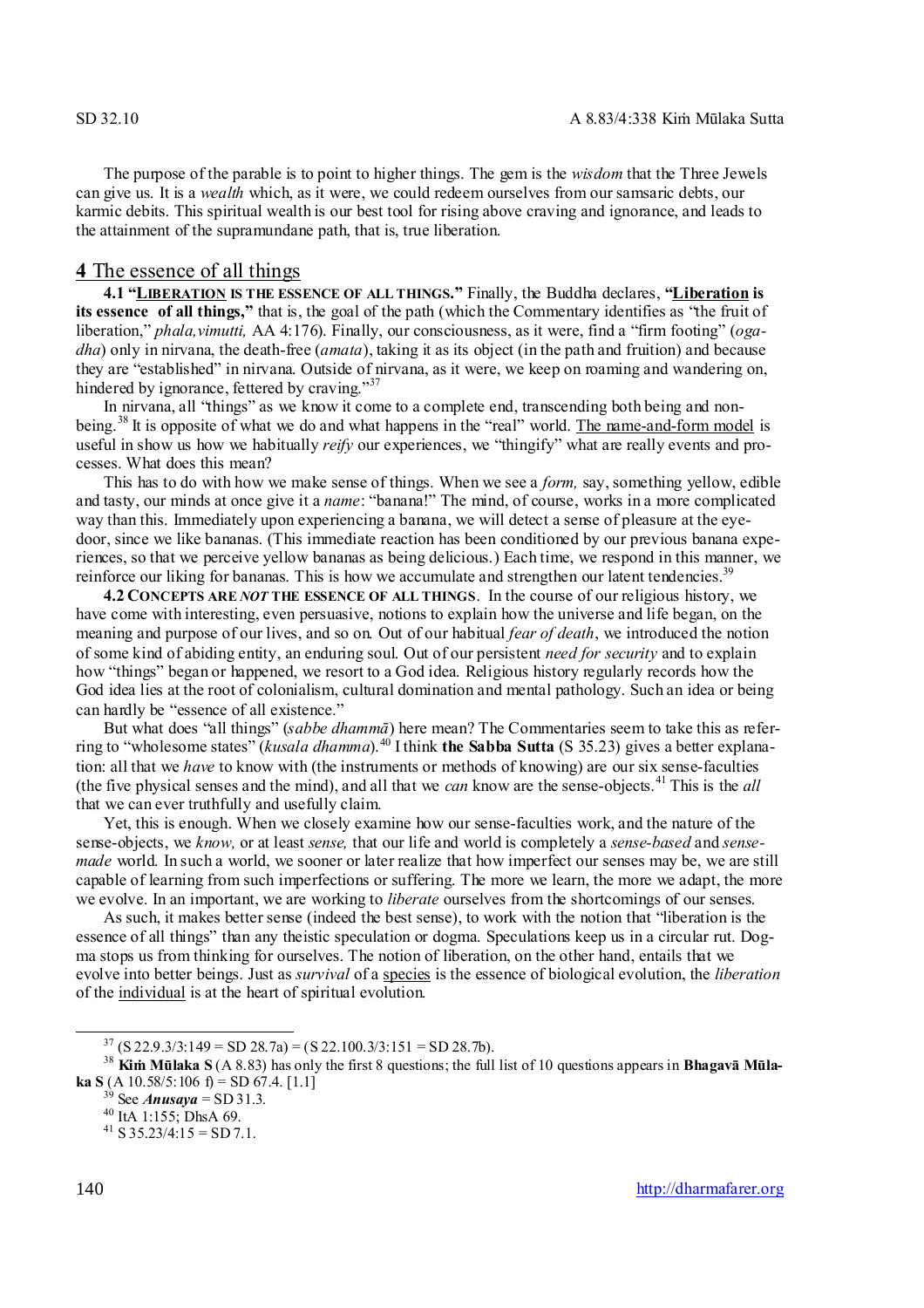Indeed, liberation is at the very heart of such discourses as **the Mahā Sārôpama Sutta** (M 29). The essence of all things is not the heaping up of concepts and dogmas, much less of proving them wrong or right, much less of attracting power, wealth, gain, honour or fame. Hence, the Mahā Sārôpama Sutta closes with these words:

So this holy life, bhikshus, does not have gain, honour, and renown as its benefit, or for the attainment of virtue as its benefit, or the attainment of concentration as its benefit, or knowledge and vision as its benefit.

But it is the unshakable liberation of mind that is the goal of this holy life, its heartwood, and its end. (M  $29.7/1:197$ ) = SD 53.8

# The Discourse "What is the Root?" A 8.83/4:338

 $-$ 

- **1** "If, bhikshus, the wanderers of other sects were to ask you thus:
	- (1)`In what are all things rooted? *kiṁ mūlakā, āvuso, sabbe dhammā,*
	- (2) In what are all things born? *kiṁ sambhavā sabbe dhammā,*
	- (3) In what do all things arise? *kim samudaya*
	- (4) In what do all things converge? *kiṁ samosaraṇā sabbe dhammā,*
	- (5) What is the leader of all things? *kiṁ pamukhā sabbe dhammā,*
	- (6) What is the supreme lord of all things? *kiṁ adhipateyyā sabbe dhammā,*
	- (7) What is the highest of all things? *kiṁ uttarā sabbe dhammā,*
	- (8) What is the essence of all things? *kiṁ sārā sabbe dhammā,*
- When you asked thus, bhikshus, by the wanderers of other sects, how should you answer?"

**2** "Bhante, our teachings are rooted in the Blessed One, guided by the Blessed One, has the Blessed One as refuge. It would be good indeed if the Blessed One were to explain its meaning. Having heard the Blessed One, the monks would remember it."<sup>42</sup>

"In that case, bhikshus, listen, pay careful attention, I will speak.

- "Yes, bhante," the monks answered the Blessed One in assent.
- **3** The Blessed One said this:
- "If, bhikshus, the wanderers of other sects were to ask you thus: In what are all things rooted? In what are all things born? In what do all things arise? In what do all things converge? What is the leader of all things? What is the supreme lord of all things? What is the highest of all things? What is the essence of all things?

<sup>42</sup> *Bhagavam,mlakā no bhante dhammā, bhagava nettikā, bhagava paisaraā. Sādhu vata bhante bhagavata-'eva paibhātu etassa bhāsitassa attho.Bhagavato sutvā bhkikkh dhāressant ti*. This is stock: **Mahā Dhamma,samādāna S** (M 46.2/1:309 f), **Vīmasaka S** (M 47.3/1:317), **Naakapāna S** (M 68.8/1:465), **Mahā Suññata S** (M 122.19/3:115) = SD 11.4; **Bālena Paita S** (S 2:24) = SD 21.1, **Parivīmasanā S** (S 12.51/2:81) = SD 11.5, **Candûpama S** (S 16.3/2:199), **Sammāsambuddha S** (S 22.58/3:66), **Sall'atthena S** (S 36.6/4:208) = SD 5.5, **nanda S 2** (S 36.16/4:221); A 3.68/1:199, A 8.6/4:158, A 8.83/4:338, A 9.1/4:351, A 10.58/5:106, A 11.20/- 5:355.